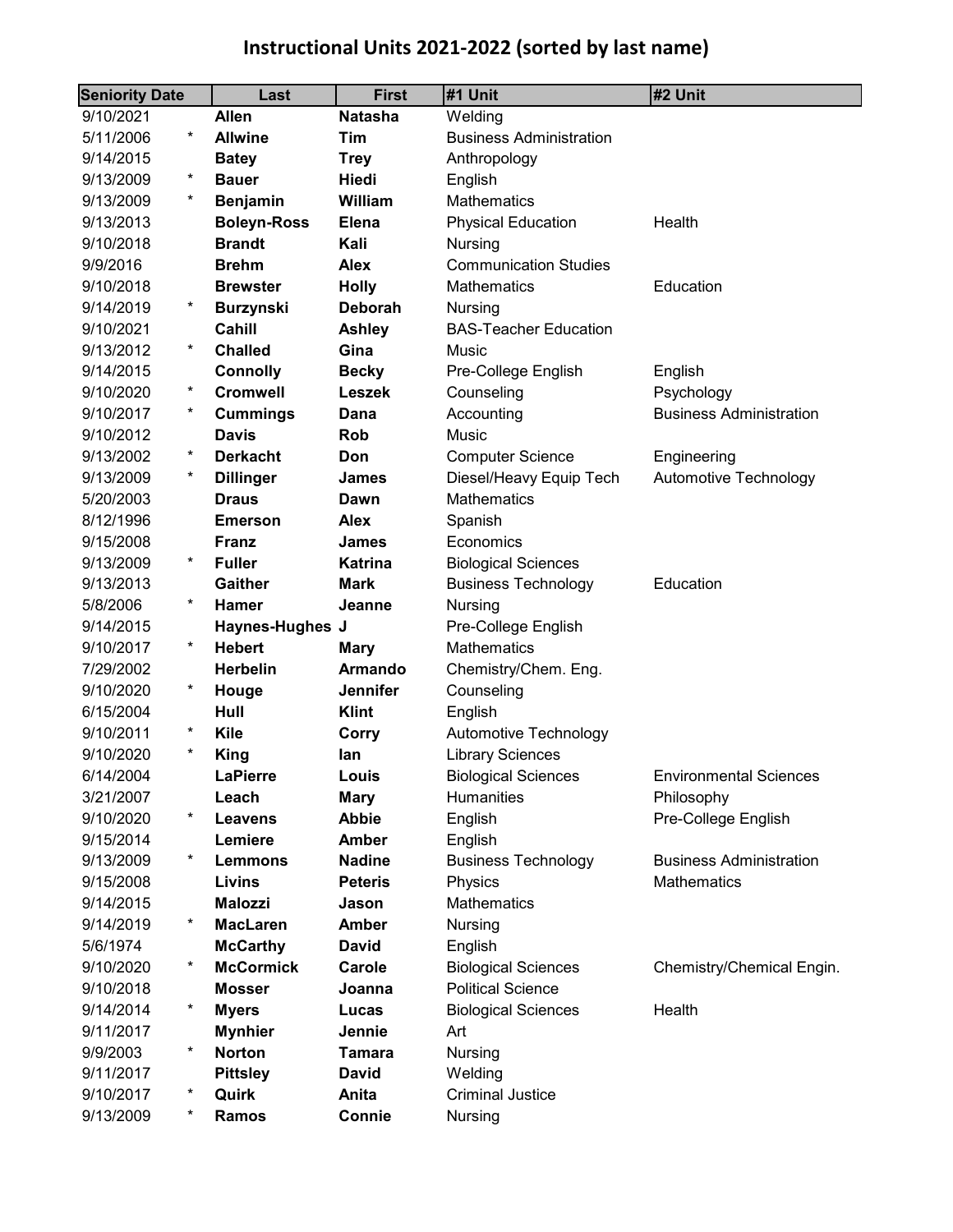### **Instructional Units 2021-2022 (sorted by last name)**

| <b>Seniority Date</b> | Last             | <b>First</b>      | #1 Unit                        | #2 Unit                        |
|-----------------------|------------------|-------------------|--------------------------------|--------------------------------|
| 9/14/2015             | <b>Richard</b>   | <b>Betsy</b>      | Drama                          |                                |
| 9/14/2015             | Rijnhart         | <b>Stefan</b>     | <b>Computer Science</b>        |                                |
| $^\star$<br>9/10/2020 | <b>Rister</b>    | <b>Mavourneen</b> | English                        | Pre-College English            |
| 9/13/2013             | <b>Roeske</b>    | Gary              | Automotive Technology          |                                |
| 6/24/2003             | <b>Rosi</b>      | David             | <b>Computer Science</b>        | Pre-College Mathematics        |
| 9/9/2016              | <b>Salisbury</b> | Morgan            | Earth Sciences                 |                                |
| 9/14/2015             | <b>Samuels</b>   | <b>Shari</b>      | Mathematics                    | Education                      |
| 4/18/2007             | Shah             | Courtney          | History                        |                                |
| 9/9/2016              | <b>Shepherd</b>  | <b>Nathan</b>     | <b>Machine Trades</b>          | Manufacturing                  |
| 9/10/2011<br>*        | <b>Skeie</b>     | Terri             | Pre-College Math               | <b>Mathematics</b>             |
| $^\star$<br>9/10/2020 | <b>Soladey</b>   | <b>Victoria</b>   | <b>Medical Assisting</b>       | <b>Allied Health</b>           |
| 7/19/1999             | <b>Stanley</b>   | Jim               | Accounting                     | <b>Business Administration</b> |
| 9/10/2006             | <b>Stuart</b>    | <b>Maggie</b>     | <b>Business Administration</b> | <b>Computer Science</b>        |
| 6/28/2000             | <b>Swee</b>      | <b>Rick</b>       | <b>Mathematics</b>             |                                |
| 9/10/2020<br>*        | <b>Walther</b>   | <b>Barry</b>      | Diesel/Heavy Equip Tech        |                                |
| *<br>3/20/2005        | <b>Ward</b>      | <b>Annette</b>    | <b>Nursing</b>                 |                                |
| $^\star$<br>9/10/2017 | <b>Watts</b>     | <b>Michal Ann</b> | <b>Adult Basic Education</b>   |                                |
| 9/11/2001             | Weaver           | <b>Nonnie</b>     | Sociology                      | Psychology                     |
| 9/12/2000             | Williamson       | Ann               | Early Childhood Education      | Education                      |
| 7/5/2000              | Wolfer           | Adam              | Chemistry/Chem. Eng.           | Education                      |
| 1/3/2013              | <b>Zbaeren</b>   | Josie             | Early Childhood Education      |                                |

\*Awarded one year of seniority for temporary service of 3 quarters on a temporary full-time contract

#### **INSTRUCTIONAL UNITS 2021-22**

| 1  | Accounting                            | 25 | English as a Second Language  |
|----|---------------------------------------|----|-------------------------------|
| 2  | <b>Adult Basic Education</b>          | 26 | <b>Environmental Sciences</b> |
| 3  | <b>Allied Health</b>                  | 27 | Spanish                       |
| 4  | Anthropology                          | 28 | Health                        |
| 5  | Art                                   | 29 | History                       |
| 6  | Automotive Technology                 | 30 | <b>Humanities</b>             |
| 7  | <b>Biological Sciences</b>            | 31 | <b>Library Sciences</b>       |
| 8  | <b>Business Technology</b>            | 32 | <b>Machine Trades</b>         |
| 9  | <b>Business Administration</b>        | 33 | Manufacturing                 |
| 10 | <b>Chemical Dependency Studies</b>    | 34 | <b>Mathematics</b>            |
| 11 | <b>Chemistry/Chemical Engineering</b> | 35 | <b>Medical Assisting</b>      |
| 12 | <b>Computer Aided Design</b>          | 36 | <b>Music</b>                  |
| 13 | <b>Computer Science</b>               | 37 | <b>Nursing</b>                |
| 14 | Counseling                            | 38 | Philosophy                    |
| 15 | Criminal Justice                      | 39 | <b>Physical Education</b>     |
| 16 | Diesel/Heavy Equip. Technology        | 40 | Physics                       |
| 17 | Drama                                 | 41 | <b>Political Science</b>      |
| 18 | <b>Early Childhood Education</b>      | 42 | Pre-College English           |
| 19 | <b>Earth Sciences</b>                 | 43 | Pre-College Mathematics       |
| 20 | Economics                             | 44 | Psychology                    |
| 21 | Education                             | 45 | Sociology                     |
| 22 | Engineering                           | 46 | <b>Communication Studies</b>  |
| 23 | <b>Engineering Technician</b>         | 47 | Welding                       |
| 24 | English                               | 48 | <b>BAS-Teacher Education</b>  |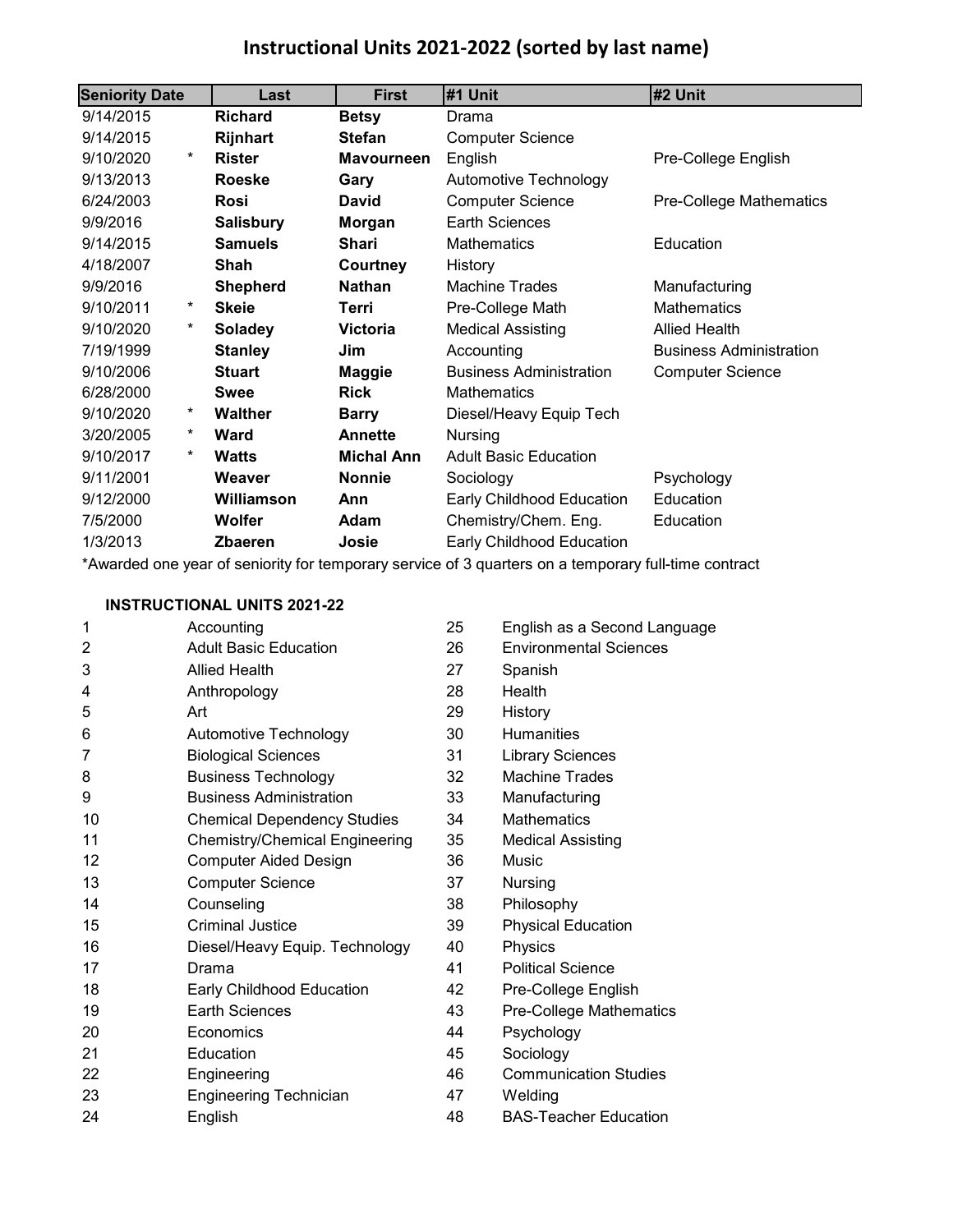# **Instructional Units 2021-2022 (sorted by unit #1)**

| <b>Seniority Date</b> |            | Last             | <b>First</b>      | #1 Unit                        | #2 Unit                        |  |
|-----------------------|------------|------------------|-------------------|--------------------------------|--------------------------------|--|
| 7/19/1999             |            | <b>Stanley</b>   | Jim               | Accounting                     | <b>Business Administration</b> |  |
| 9/10/2017             | $^{\ast}$  | <b>Cummings</b>  | Dana              | Accounting                     | <b>Business Administration</b> |  |
| 9/10/2017             | $^\star$   | <b>Watts</b>     | <b>Michal Ann</b> | <b>Adult Basic Education</b>   |                                |  |
| 9/14/2015             |            | <b>Batey</b>     | <b>Trey</b>       | Anthropology                   |                                |  |
| 9/11/2017             |            | <b>Mynhier</b>   | Jennie            | Art                            |                                |  |
| 9/10/2011             | *          | Kile             | Corry             | Automotive Technology          |                                |  |
| 9/13/2013             |            | <b>Roeske</b>    | Gary              | Automotive Technology          |                                |  |
| 9/10/2021             |            | Cahill           | <b>Ashley</b>     | <b>BAS-Teacher Education</b>   |                                |  |
| 9/13/2009             | $\ast$     | <b>Fuller</b>    | <b>Katrina</b>    | <b>Biological Sciences</b>     |                                |  |
| 6/14/2004             |            | <b>LaPierre</b>  | Louis             | <b>Biological Sciences</b>     | <b>Environmental Sciences</b>  |  |
| 9/14/2014             | *          | <b>Myers</b>     | Lucas             | <b>Biological Sciences</b>     | Health                         |  |
| 9/10/2020             | $^{\star}$ | <b>McCormick</b> | Carole            | <b>Biological Sciences</b>     | Chemistry/Chem. Eng.           |  |
| 5/11/2006             | $^\star$   | <b>Allwine</b>   | Tim               | <b>Business Administration</b> |                                |  |
| 9/10/2006             |            | <b>Stuart</b>    | <b>Maggie</b>     | <b>Business Administration</b> | <b>Computer Science</b>        |  |
| 9/13/2013             |            | <b>Gaither</b>   | <b>Mark</b>       | <b>Business Technology</b>     | Education                      |  |
| 9/13/2009             | $^\star$   | <b>Lemmons</b>   | <b>Nadine</b>     | <b>Business Technology</b>     | <b>Business Administration</b> |  |
| 7/29/2002             |            | <b>Herbelin</b>  | <b>Armando</b>    | Chemistry/Chem. Eng.           |                                |  |
| 7/5/2000              |            | Wolfer           | Adam              | Chemistry/Chem. Eng.           | Education                      |  |
| 9/13/2002             | $\ast$     | <b>Derkacht</b>  | Don               | <b>Computer Science</b>        | Engineering                    |  |
| 9/14/2015             |            | Rijnhart         | <b>Stefan</b>     | <b>Computer Science</b>        |                                |  |
| 6/24/2003             |            | <b>Rosi</b>      | <b>David</b>      | <b>Computer Science</b>        | Pre-College Mathematics        |  |
| 9/10/2020             | $^\star$   | <b>Cromwell</b>  | <b>Leszek</b>     | Counseling                     | Psychology                     |  |
| 9/10/2020             | $^{\ast}$  | Houge            | <b>Jennifer</b>   | Counseling                     |                                |  |
| 9/10/2017             | *          | Quirk            | Anita             | <b>Criminal Justice</b>        |                                |  |
| 9/13/2009             | *          | <b>Dillinger</b> | <b>James</b>      | Diesel/Heavy Equip Tech        | Automotive Technology          |  |
| 9/10/2020             | $^\star$   | <b>Walther</b>   | <b>Barry</b>      | Diesel/Heavy Equip Tech        |                                |  |
| 9/14/2015             |            | <b>Richard</b>   | <b>Betsy</b>      | Drama                          |                                |  |
| 9/12/2000             |            | Williamson       | Ann               | Early Childhood Education      | Education                      |  |
| 1/3/2013              |            | <b>Zbaeren</b>   | Josie             | Early Childhood Education      |                                |  |
| 9/9/2016              |            | <b>Salisbury</b> | <b>Morgan</b>     | <b>Earth Sciences</b>          |                                |  |
| 9/15/2008             |            | <b>Franz</b>     | James             | Economics                      |                                |  |
| 9/13/2009             |            | <b>Bauer</b>     | Hiedi             | English                        |                                |  |
| 9/14/2015             |            | <b>Connolly</b>  | <b>Becky</b>      | Pre-College English            | English                        |  |
| 9/14/2015             |            | Haynes-Hughes J  |                   | Pre-College English            |                                |  |
| 6/15/2004             |            | Hull             | <b>Klint</b>      | English                        |                                |  |
| 3/21/2007             |            | Leach            | <b>Mary</b>       | <b>Humanities</b>              | Philosophy                     |  |
| 9/15/2014             |            | Lemiere          | <b>Amber</b>      | English                        |                                |  |
| 5/6/1974              |            | <b>McCarthy</b>  | <b>David</b>      | English                        |                                |  |
| 9/10/2020             | *          | <b>Rister</b>    | Mavourneen        | English                        | Pre-College English            |  |
| 9/10/2020             | *          | <b>Leavens</b>   | <b>Abbie</b>      | English                        | Pre-College English            |  |
| 8/12/1996             |            | <b>Emerson</b>   | <b>Alex</b>       | Spanish                        |                                |  |
| 4/18/2007             |            | Shah             | Courtney          | History                        |                                |  |
| 9/10/2020             | $^\star$   | <b>King</b>      | lan               | <b>Library Sciences</b>        |                                |  |
| 9/9/2016              |            | <b>Shepherd</b>  | <b>Nathan</b>     | <b>Machine Trades</b>          | Manufacturing                  |  |
| 9/13/2009             | *          | <b>Benjamin</b>  | William           | <b>Mathematics</b>             |                                |  |
| 5/20/2003             |            | <b>Draus</b>     | Dawn              | Mathematics                    |                                |  |
| 9/14/2015             |            | <b>Malozzi</b>   | Jason             | Mathematics                    |                                |  |
| 9/14/2015             |            | <b>Samuels</b>   | <b>Shari</b>      | Mathematics                    | Education                      |  |